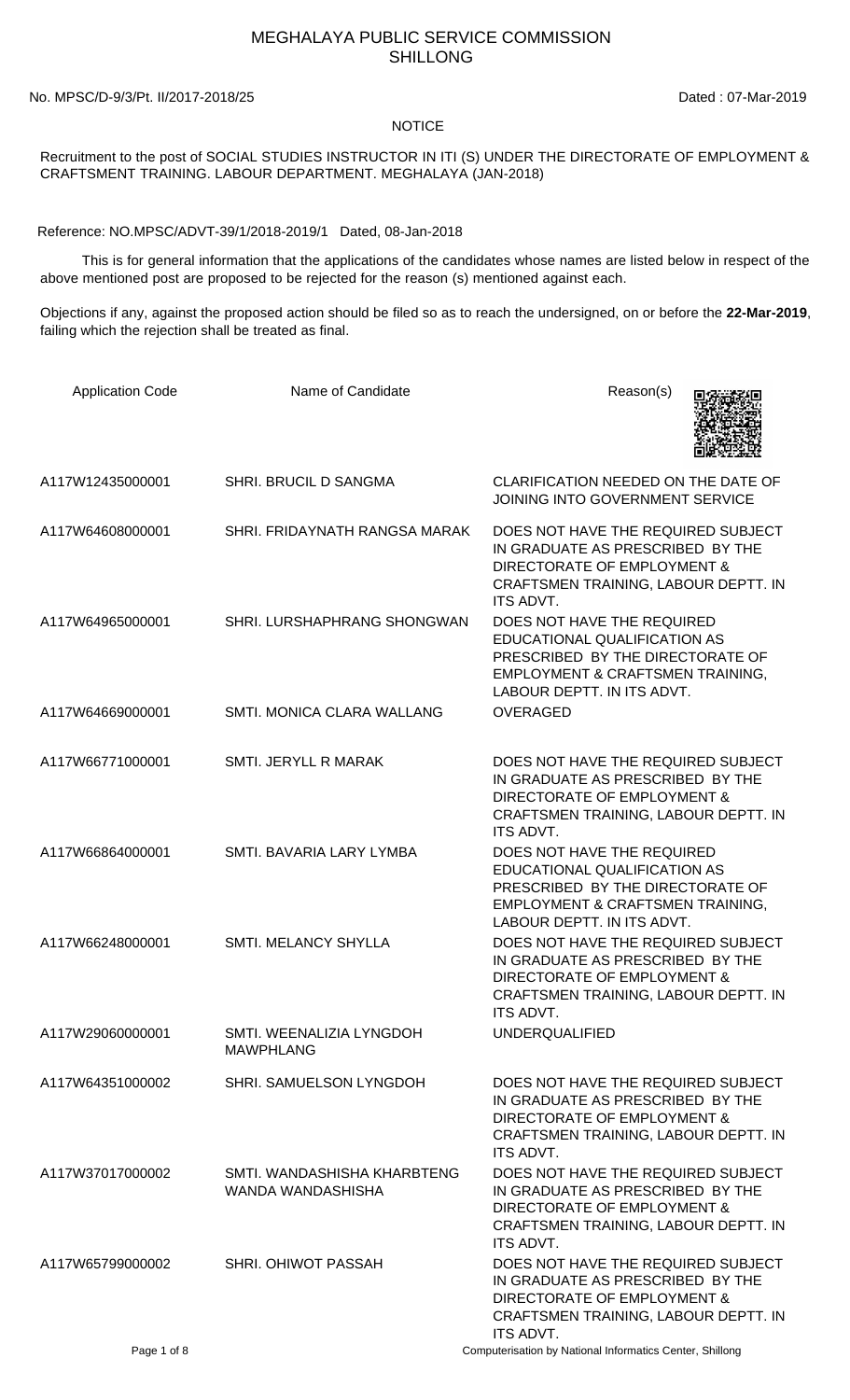| <b>Application Code</b> | Name of Candidate                          | Reason(s)                                                                                                                                                         |
|-------------------------|--------------------------------------------|-------------------------------------------------------------------------------------------------------------------------------------------------------------------|
| A117W37267000002        | SHRI. DAKIHAOO NONGTDU                     | DOES NOT HAVE THE REQUIRED<br>EDUCATIONAL QUALIFICATION AS<br>PRESCRIBED BY THE DIRECTORATE OF<br>EMPLOYMENT & CRAFTSMEN TRAINING,<br>LABOUR DEPTT. IN ITS ADVT.  |
| A117W65419000002        | <b>SMTI. DARILINIA MALNGIANG</b>           | DOES NOT HAVE THE REQUIRED<br>EDUCATIONAL QUALIFICATION AS<br>PRESCRIBED BY THE DIRECTORATE OF<br>EMPLOYMENT & CRAFTSMEN TRAINING,<br>LABOUR DEPTT. IN ITS ADVT.  |
| A117W65592000002        | SMTI. MARY NIDAIOSHWA SUNGOH               | DOES NOT HAVE THE REQUIRED<br>EDUCATIONAL QUALIFICATION AS<br>PRESCRIBED BY THE DIRECTORATE OF<br>EMPLOYMENT & CRAFTSMEN TRAINING,<br>LABOUR DEPTT. IN ITS ADVT.  |
| A117W65883000002        | SMTI. AVAREEN GRACELY<br><b>KHARKONGOR</b> | DOES NOT HAVE THE REQUIRED<br>EDUCATIONAL QUALIFICATION AS<br>PRESCRIBED BY THE DIRECTORATE OF<br>EMPLOYMENT & CRAFTSMEN TRAINING,<br>LABOUR DEPTT. IN ITS ADVT.  |
| A117W66681000002        | <b>SMTI. RUKINI BIAM</b>                   | DOES NOT HAVE THE REQUIRED SUBJECT<br>IN GRADUATE AS PRESCRIBED BY THE<br>DIRECTORATE OF EMPLOYMENT &<br>CRAFTSMEN TRAINING, LABOUR DEPTT. IN<br>ITS ADVT.        |
| A117W65160000002        | SMTI, SANBANIELYNE RYNDEM                  | <b>OVERAGED</b>                                                                                                                                                   |
| A117W66123000002        | <b>SMTI. TERAK N MARAK</b>                 | DOES NOT HAVE THE REQUIRED SUBJECT<br>IN GRADUATE AS PRESCRIBED BY THE<br>DIRECTORATE OF EMPLOYMENT &<br>CRAFTSMEN TRAINING, LABOUR DEPTT. IN<br><b>ITS ADVT.</b> |
| A117W66669000002        | <b>SMTI. MERCIFUL PAMTHIED</b>             | DOES NOT HAVE THE REQUIRED<br>EDUCATIONAL QUALIFICATION AS<br>PRESCRIBED BY THE DIRECTORATE OF<br>EMPLOYMENT & CRAFTSMEN TRAINING,<br>LABOUR DEPTT. IN ITS ADVT.  |
| A117W49008000002        | SMTI. ALACRITY M WARJRI                    | DOES NOT HAVE THE REQUIRED<br>EDUCATIONAL QUALIFICATION AS<br>PRESCRIBED BY THE DIRECTORATE OF<br>EMPLOYMENT & CRAFTSMEN TRAINING,<br>LABOUR DEPTT. IN ITS ADVT.  |
| A117W38041000002        | SMTI. IADALIN KURBAH                       | CLARIFICATION NEEDED ON THE DATE OF<br>JOINING INTO GOVERNMENT SERVICE                                                                                            |
| A117W65949000002        | SHRI. DECEM D SHIRA                        | DOES NOT HAVE THE REQUIRED SUBJECT<br>IN GRADUATE AS PRESCRIBED BY THE<br>DIRECTORATE OF EMPLOYMENT &<br>CRAFTSMEN TRAINING, LABOUR DEPTT. IN<br><b>ITS ADVT.</b> |
| A117W66545000002        | SMTI. GAMCHI TIMREY D SHIRA                | DOES NOT HAVE THE REQUIRED SUBJECT<br>IN GRADUATE AS PRESCRIBED BY THE<br>DIRECTORATE OF EMPLOYMENT &<br>CRAFTSMEN TRAINING, LABOUR DEPTT. IN<br><b>ITS ADVT.</b> |
| A117W66479000002        | SHRI. MEWANDIANGHUN PATLONG                | DOES NOT HAVE THE REQUIRED SUBJECT<br>IN GRADUATE AS PRESCRIBED BY THE<br>DIRECTORATE OF EMPLOYMENT &<br>CRAFTSMEN TRAINING, LABOUR DEPTT. IN<br>ITS ADVT.        |
| A117W66395000002        | SHRI. JOHN K SANGMA                        | DOES NOT HAVE THE REQUIRED SUBJECT<br>IN GRADUATE AS PRESCRIBED BY THE<br>DIRECTORATE OF EMPLOYMENT &<br>CRAFTSMEN TRAINING, LABOUR DEPTT. IN<br>ITS ADVT.        |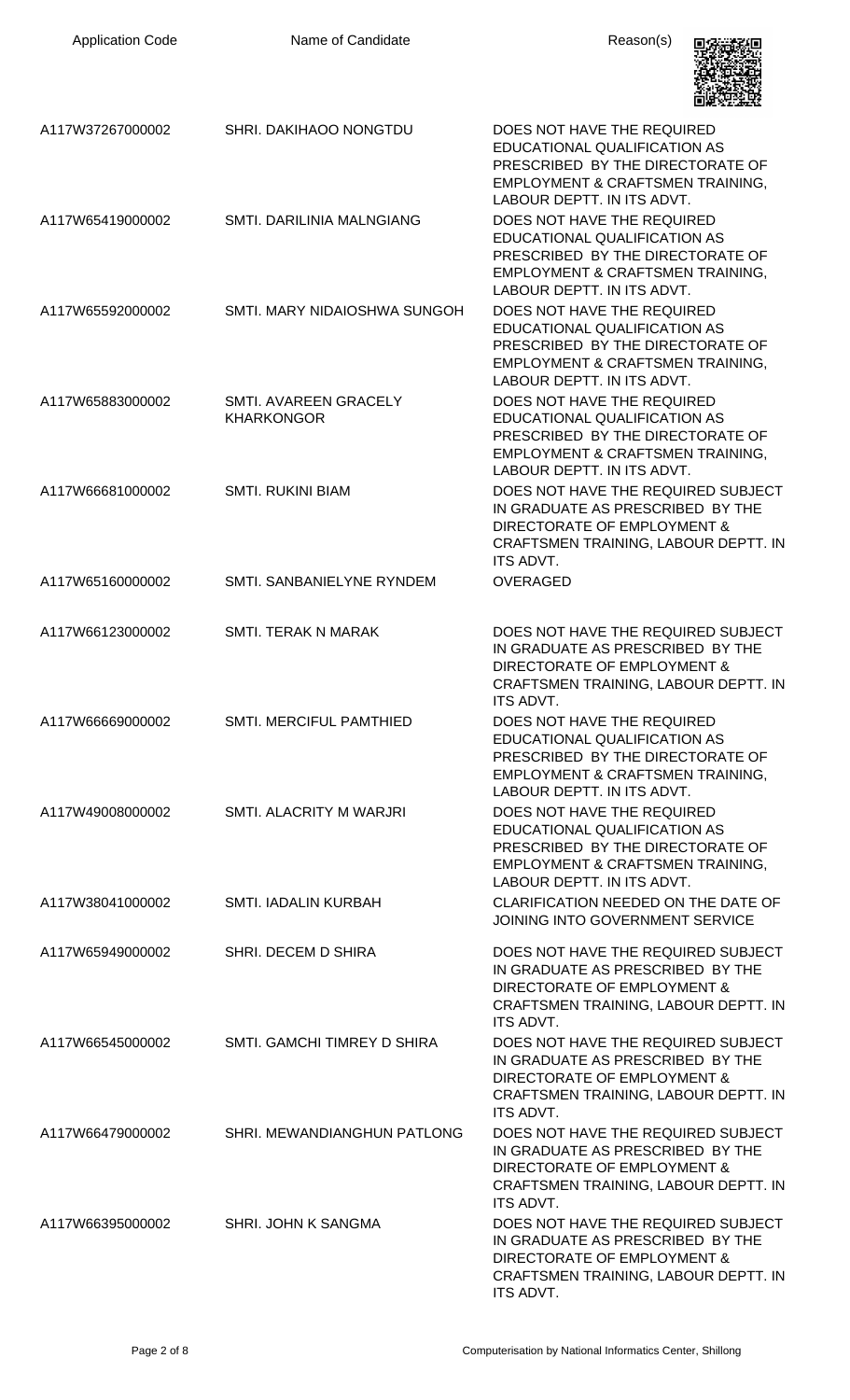| <b>Application Code</b> | Name of Candidate                             | Reason(s)                                                                                                                                                         |
|-------------------------|-----------------------------------------------|-------------------------------------------------------------------------------------------------------------------------------------------------------------------|
| A117W66334000002        | SMTI. LEYA RIKSEY R SANGMA                    | DOES NOT HAVE THE REQUIRED SUBJECT<br>IN GRADUATE AS PRESCRIBED BY THE<br>DIRECTORATE OF EMPLOYMENT &<br>CRAFTSMEN TRAINING, LABOUR DEPTT. IN<br>ITS ADVT.        |
| A117W66301000002        | <b>SMTI. MARIE M SANGMA</b>                   | DOES NOT HAVE THE REQUIRED SUBJECT<br>IN GRADUATE AS PRESCRIBED BY THE<br>DIRECTORATE OF EMPLOYMENT &<br>CRAFTSMEN TRAINING, LABOUR DEPTT. IN<br><b>ITS ADVT.</b> |
| A117W66280000002        | SHRI. BRAVER MRONG MARAK                      | DOES NOT HAVE THE REQUIRED SUBJECT<br>IN GRADUATE AS PRESCRIBED BY THE<br>DIRECTORATE OF EMPLOYMENT &<br>CRAFTSMEN TRAINING, LABOUR DEPTT. IN<br>ITS ADVT.        |
| A117W65497000002        | SMTI, SALCHIRA RANGSA MARAK                   | DOES NOT HAVE THE REQUIRED SUBJECT<br>IN GRADUATE AS PRESCRIBED BY THE<br>DIRECTORATE OF EMPLOYMENT &<br>CRAFTSMEN TRAINING, LABOUR DEPTT. IN<br><b>ITS ADVT.</b> |
| A117W65283000002        | SMTI. KRETINA M MARAK                         | DOES NOT HAVE THE REQUIRED SUBJECT<br>IN GRADUATE AS PRESCRIBED BY THE<br>DIRECTORATE OF EMPLOYMENT &<br>CRAFTSMEN TRAINING, LABOUR DEPTT. IN<br>ITS ADVT.        |
| A117W64745000002        | SMTI. WAERA DANN SHYLLA                       | DOES NOT HAVE THE REQUIRED<br>EDUCATIONAL QUALIFICATION AS<br>PRESCRIBED BY THE DIRECTORATE OF<br>EMPLOYMENT & CRAFTSMEN TRAINING,<br>LABOUR DEPTT. IN ITS ADVT.  |
| A117W65218000002        | SMTI, SAMARINA CH MARAK                       | DOES NOT HAVE THE REQUIRED SUBJECT<br>IN GRADUATE AS PRESCRIBED BY THE<br>DIRECTORATE OF EMPLOYMENT &<br>CRAFTSMEN TRAINING, LABOUR DEPTT. IN<br>ITS ADVT.        |
| A117W65146000002        | <b>SMTI. SILTE R MARAK</b>                    | DOES NOT HAVE THE REQUIRED SUBJECT<br>IN GRADUATE AS PRESCRIBED BY THE<br>DIRECTORATE OF EMPLOYMENT &<br>CRAFTSMEN TRAINING, LABOUR DEPTT. IN<br><b>ITS ADVT.</b> |
| A117W64157000002        | SMTI. JOYFULLYRICA PDIANGHUN<br><b>PATHAW</b> | DOES NOT HAVE THE REQUIRED<br>EDUCATIONAL QUALIFICATION AS<br>PRESCRIBED BY THE DIRECTORATE OF<br>EMPLOYMENT & CRAFTSMEN TRAINING,<br>LABOUR DEPTT. IN ITS ADVT.  |
| A117W64493000002        | SHRI. HASTING RECHIL MARAK                    | DOES NOT HAVE THE REQUIRED SUBJECT<br>IN GRADUATE AS PRESCRIBED BY THE<br>DIRECTORATE OF EMPLOYMENT &<br>CRAFTSMEN TRAINING, LABOUR DEPTT. IN<br><b>ITS ADVT.</b> |
| A117W31604000003        | SMTI. DAWN GIFT RANGAD MIHSILL                | DOES NOT HAVE THE REQUIRED<br>EDUCATIONAL QUALIFICATION AS<br>PRESCRIBED BY THE DIRECTORATE OF<br>EMPLOYMENT & CRAFTSMEN TRAINING,<br>LABOUR DEPTT. IN ITS ADVT.  |
| A117W64642000003        | SHRI. DENZIL RAYNARD CHEN                     | DOES NOT HAVE THE REQUIRED<br>EDUCATIONAL QUALIFICATION AS<br>PRESCRIBED BY THE DIRECTORATE OF<br>EMPLOYMENT & CRAFTSMEN TRAINING,<br>LABOUR DEPTT. IN ITS ADVT.  |
| A117W65015000003        | SMTI. NAZAREEN WAHLANG                        | DOES NOT HAVE THE REQUIRED<br>EDUCATIONAL QUALIFICATION AS<br>PRESCRIBED BY THE DIRECTORATE OF<br>EMPLOYMENT & CRAFTSMEN TRAINING,<br>LABOUR DEPTT. IN ITS ADVT.  |
| A117W66510000003        | SHRI. REYNOLD PALA                            | DOES NOT HAVE THE REQUIRED<br>EDUCATIONAL QUALIFICATION AS                                                                                                        |
|                         |                                               |                                                                                                                                                                   |

Page 3 of 8 Computerisation by National Informatics Center, Shillong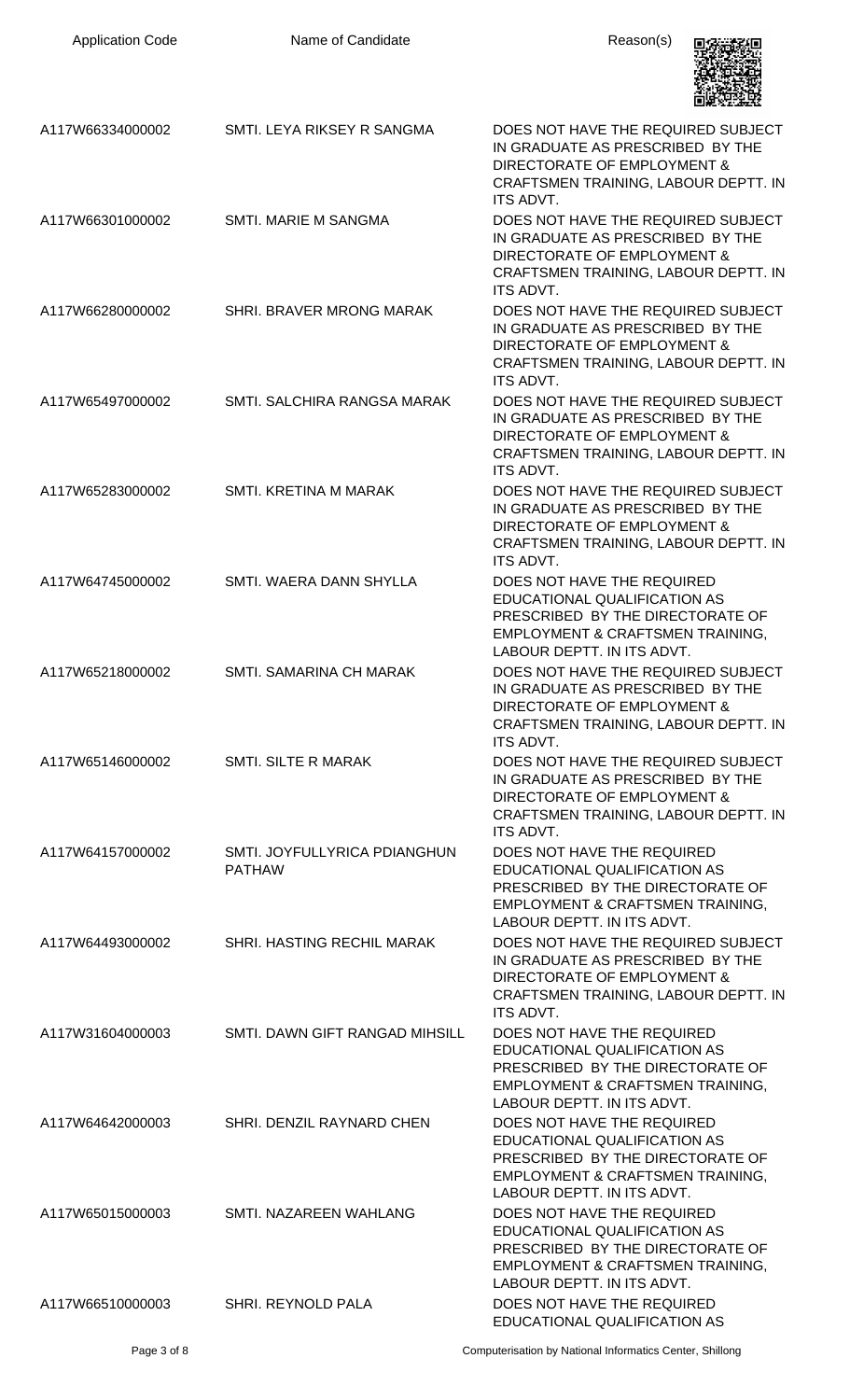| <b>Application Code</b> | Name of Candidate                            | Reason(s)                                                                                                                                                                   |
|-------------------------|----------------------------------------------|-----------------------------------------------------------------------------------------------------------------------------------------------------------------------------|
|                         |                                              | PRESCRIBED BY THE DIRECTORATE OF<br>EMPLOYMENT & CRAFTSMEN TRAINING,<br>LABOUR DEPTT. IN ITS ADVT.                                                                          |
| A117W66551000003        | SMTI. KALKAME B SANGMA                       | DOES NOT HAVE THE REQUIRED<br>EDUCATIONAL QUALIFICATION AS<br>PRESCRIBED BY THE DIRECTORATE OF<br>EMPLOYMENT & CRAFTSMEN TRAINING,<br>LABOUR DEPTT. IN ITS ADVT.            |
| A117W66682000003        | SMTI. FRIEDARICA DHAR                        | DOES NOT HAVE THE REQUIRED<br>EDUCATIONAL QUALIFICATION AS<br>PRESCRIBED BY THE DIRECTORATE OF<br>EMPLOYMENT & CRAFTSMEN TRAINING,<br>LABOUR DEPTT. IN ITS ADVT.            |
| A117W66752000003        | SMTI. ANNE THEODORA DHAR                     | DOES NOT HAVE THE REQUIRED<br>EDUCATIONAL QUALIFICATION AS<br>PRESCRIBED BY THE DIRECTORATE OF<br>EMPLOYMENT & CRAFTSMEN TRAINING,<br>LABOUR DEPTT. IN ITS ADVT.            |
| A117W18338000003        | SMTI. CARYNE BIANGHUN PASWETT                | DOES NOT HAVE THE REQUIRED SUBJECT<br>IN GRADUATE AS PRESCRIBED BY THE<br>DIRECTORATE OF EMPLOYMENT &<br>CRAFTSMEN TRAINING, LABOUR DEPTT. IN<br>ITS ADVT.                  |
| A117W20961000003        | SMTI. SENORITHA N SANGMA                     | DOES NOT HAVE THE REQUIRED SUBJECT<br>IN GRADUATE AS PRESCRIBED BY THE<br>DIRECTORATE OF EMPLOYMENT &<br>CRAFTSMEN TRAINING, LABOUR DEPTT. IN<br>ITS ADVT.                  |
| A117W17053000003        | SHRI. RIBANTEILANG DKHAR                     | DOES NOT HAVE THE REQUIRED<br>EDUCATIONAL QUALIFICATION AS<br>PRESCRIBED BY THE DIRECTORATE OF<br><b>EMPLOYMENT &amp; CRAFTSMEN TRAINING.</b><br>LABOUR DEPTT. IN ITS ADVT. |
| A117W36571000003        | SMTI. GRECILDA R MARAK                       | DOES NOT HAVE THE REQUIRED SUBJECT<br>IN GRADUATE AS PRESCRIBED BY THE<br>DIRECTORATE OF EMPLOYMENT &<br>CRAFTSMEN TRAINING, LABOUR DEPTT. IN<br>ITS ADVT.                  |
| A117W45811000003        | SMTI. LESHIANA CH SANGMA                     | DOES NOT HAVE THE REQUIRED SUBJECT<br>IN GRADUATE AS PRESCRIBED BY THE<br>DIRECTORATE OF EMPLOYMENT &<br>CRAFTSMEN TRAINING, LABOUR DEPTT. IN<br>ITS ADVT.                  |
| A117W51149000003        | <b>SMTI. ROIKINI LYNGDOH</b>                 | DOES NOT HAVE THE REQUIRED SUBJECT<br>IN GRADUATE AS PRESCRIBED BY THE<br>DIRECTORATE OF EMPLOYMENT &<br>CRAFTSMEN TRAINING, LABOUR DEPTT. IN<br><b>ITS ADVT.</b>           |
| A117W51623000003        | SMTI. SOKIDAROI SUCHIANG                     | DOES NOT HAVE THE REQUIRED SUBJECT<br>IN GRADUATE AS PRESCRIBED BY THE<br>DIRECTORATE OF EMPLOYMENT &<br>CRAFTSMEN TRAINING, LABOUR DEPTT. IN<br>ITS ADVT.                  |
| A117W64521000003        | SMTI. NOKCHE T SANGMA                        | DOES NOT HAVE THE REQUIRED SUBJECT<br>IN GRADUATE AS PRESCRIBED BY THE<br>DIRECTORATE OF EMPLOYMENT &<br>CRAFTSMEN TRAINING, LABOUR DEPTT. IN<br>ITS ADVT.                  |
| A117W65531000003        | SHRI. GEORGE ANDY SYIEMIONG                  | DOES NOT HAVE THE REQUIRED SUBJECT<br>IN GRADUATE AS PRESCRIBED BY THE<br>DIRECTORATE OF EMPLOYMENT &<br>CRAFTSMEN TRAINING, LABOUR DEPTT. IN<br><b>ITS ADVT.</b>           |
| A117W65631000003        | SHRI. LARDY SCOTDY KONCHIKOL<br><b>MOMIN</b> | DOES NOT HAVE THE REQUIRED SUBJECT<br>IN GRADUATE AS PRESCRIBED BY THE<br>DIRECTORATE OF EMPLOYMENT &<br>CRAFTSMEN TRAINING, LABOUR DEPTT. IN<br>ITS ADVT.                  |
| Page 4 of 8             |                                              | Computerisation by National Informatics Center, Shillong                                                                                                                    |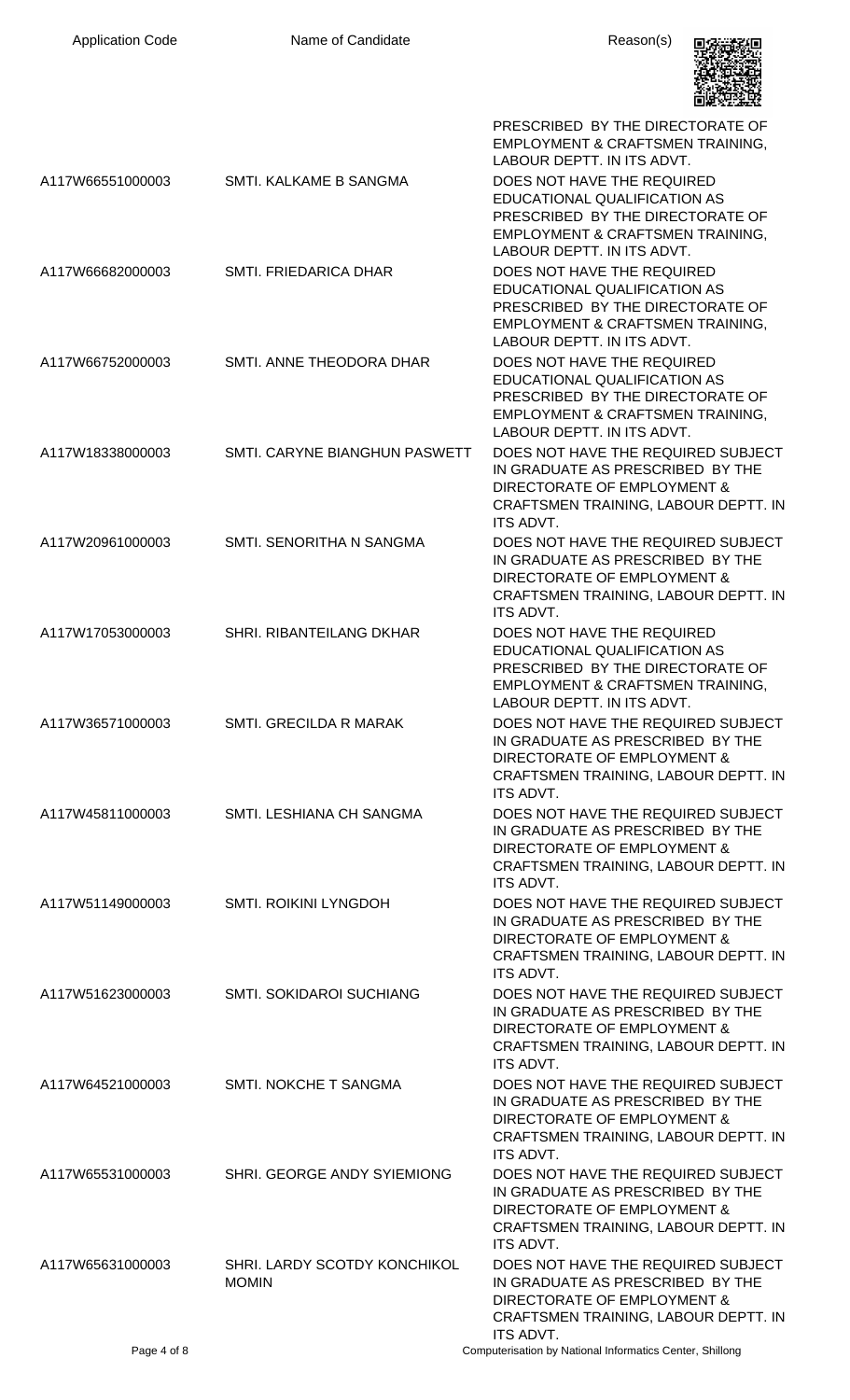| <b>Application Code</b> | Name of Candidate                         | Reason(s)                                                                                                                                                         |
|-------------------------|-------------------------------------------|-------------------------------------------------------------------------------------------------------------------------------------------------------------------|
| A117W65812000003        | SHRI. GARAN A SANGMA                      | DOES NOT HAVE THE REQUIRED SUBJECT<br>IN GRADUATE AS PRESCRIBED BY THE<br>DIRECTORATE OF EMPLOYMENT &<br>CRAFTSMEN TRAINING, LABOUR DEPTT. IN<br><b>ITS ADVT.</b> |
| A117W66187000003        | SMTI. SWEETY SPARTA MARY<br><b>PATHAW</b> | DOES NOT HAVE THE REQUIRED SUBJECT<br>IN GRADUATE AS PRESCRIBED BY THE<br>DIRECTORATE OF EMPLOYMENT &<br>CRAFTSMEN TRAINING, LABOUR DEPTT. IN<br><b>ITS ADVT.</b> |
| A117W66443000003        | SMTI. IBADONDOR VANESSA<br><b>SYNNAH</b>  | DOES NOT HAVE THE REQUIRED SUBJECT<br>IN GRADUATE AS PRESCRIBED BY THE<br>DIRECTORATE OF EMPLOYMENT &<br>CRAFTSMEN TRAINING, LABOUR DEPTT. IN<br><b>ITS ADVT.</b> |
| A117W66540000003        | SMTI. WESLEY S POHTAM                     | DOES NOT HAVE THE REQUIRED SUBJECT<br>IN GRADUATE AS PRESCRIBED BY THE<br>DIRECTORATE OF EMPLOYMENT &<br>CRAFTSMEN TRAINING, LABOUR DEPTT. IN<br><b>ITS ADVT.</b> |
| A117W66717000003        | SHRI. CHAKRANG DEBRA SANGMA               | DOES NOT HAVE THE REQUIRED SUBJECT<br>IN GRADUATE AS PRESCRIBED BY THE<br>DIRECTORATE OF EMPLOYMENT &<br>CRAFTSMEN TRAINING, LABOUR DEPTT. IN<br>ITS ADVT.        |
| A117W18829000003        | SMTI. KORDORLIN SANGLYNE                  | <b>OVERAGED</b>                                                                                                                                                   |
| A117W48928000003        | <b>SMTI. RUPA N MARAK</b>                 | <b>UNDERQUALIFIED</b>                                                                                                                                             |
| A117W65181000003        | SMTI. TANU R. MARAK                       | <b>UNDERQUALIFIED</b>                                                                                                                                             |
| A117W64404000004        | SMTI. LAWRANI KAMA MARAK                  | DOES NOT HAVE THE REQUIRED SUBJECT<br>IN GRADUATE AS PRESCRIBED BY THE<br>DIRECTORATE OF EMPLOYMENT &<br>CRAFTSMEN TRAINING, LABOUR DEPTT. IN<br>ITS ADVT.        |
| A117W35647000004        | SHRI. DIVINESTAR DKHAR                    | DOES NOT HAVE THE REQUIRED SUBJECT<br>IN GRADUATE AS PRESCRIBED BY THE<br>DIRECTORATE OF EMPLOYMENT &<br>CRAFTSMEN TRAINING, LABOUR DEPTT. IN<br><b>ITS ADVT.</b> |
| A117W65179000004        | SMTI. CHINU RANGSA MARAK                  | DOES NOT HAVE THE REQUIRED SUBJECT<br>IN GRADUATE AS PRESCRIBED BY THE<br>DIRECTORATE OF EMPLOYMENT &<br>CRAFTSMEN TRAINING, LABOUR DEPTT. IN<br><b>ITS ADVT.</b> |
| A117W66778000004        | SMTI. JILL ANNAVEEL MARBANIANG            | DOES NOT HAVE THE REQUIRED SUBJECT<br>IN GRADUATE AS PRESCRIBED BY THE<br>DIRECTORATE OF EMPLOYMENT &<br>CRAFTSMEN TRAINING, LABOUR DEPTT. IN<br><b>ITS ADVT.</b> |
| A117W65895000004        | SHRI. SALNAM GABIL MOMIN                  | DOES NOT HAVE THE REQUIRED SUBJECT<br>IN GRADUATE AS PRESCRIBED BY THE<br>DIRECTORATE OF EMPLOYMENT &<br>CRAFTSMEN TRAINING, LABOUR DEPTT. IN<br><b>ITS ADVT.</b> |
| A117W12427000004        | SHRI. BAPUN G MOMIN                       | DOES NOT HAVE THE REQUIRED SUBJECT<br>IN GRADUATE AS PRESCRIBED BY THE<br>DIRECTORATE OF EMPLOYMENT &<br>CRAFTSMEN TRAINING, LABOUR DEPTT. IN<br>ITS ADVT.        |
| A117W66498000004        | SMTI. SONIA R MARAK                       | DOES NOT HAVE THE REQUIRED SUBJECT<br>IN GRADUATE AS PRESCRIBED BY THE<br>DIRECTORATE OF EMPLOYMENT &<br>CRAFTSMEN TRAINING, LABOUR DEPTT. IN                     |

Page 5 of 8 Computerisation by National Informatics Center, Shillong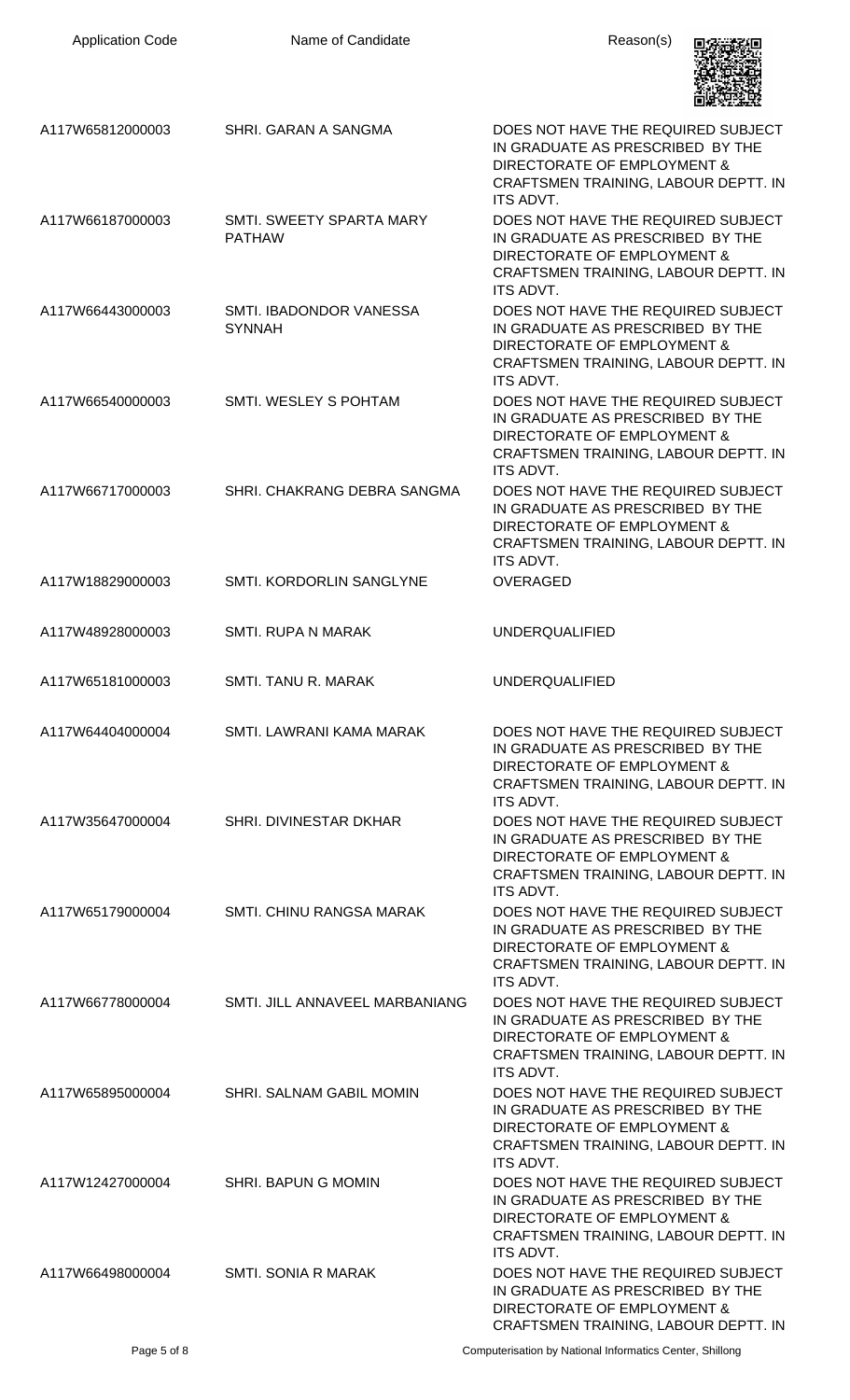| <b>Application Code</b> | Name of Candidate                              | Reason(s)                                                                                                                                                                   |
|-------------------------|------------------------------------------------|-----------------------------------------------------------------------------------------------------------------------------------------------------------------------------|
|                         |                                                | ITS ADVT.                                                                                                                                                                   |
| A117W01000000004        | SHRI. JANANG D SHIRA                           | DOES NOT HAVE THE REQUIRED SUBJECT<br>IN GRADUATE AS PRESCRIBED BY THE<br>DIRECTORATE OF EMPLOYMENT &<br>CRAFTSMEN TRAINING, LABOUR DEPTT. IN<br>ITS ADVT.                  |
| A117W48781000004        | SHRI. MATRAM M MARAK                           | DOES NOT HAVE THE REQUIRED SUBJECT<br>IN GRADUATE AS PRESCRIBED BY THE<br>DIRECTORATE OF EMPLOYMENT &<br>CRAFTSMEN TRAINING, LABOUR DEPTT. IN<br><b>ITS ADVT.</b>           |
| A117W66117000004        | SMTI. PRIYANKA LYNTHONG                        | DOES NOT HAVE THE REQUIRED<br>EDUCATIONAL QUALIFICATION AS<br>PRESCRIBED BY THE DIRECTORATE OF<br><b>EMPLOYMENT &amp; CRAFTSMEN TRAINING,</b><br>LABOUR DEPTT. IN ITS ADVT. |
| A117W37196000004        | SHRI. ACHIN KHARMUDAI                          | DOES NOT HAVE THE REQUIRED<br>EDUCATIONAL QUALIFICATION AS<br>PRESCRIBED BY THE DIRECTORATE OF<br>EMPLOYMENT & CRAFTSMEN TRAINING,<br>LABOUR DEPTT. IN ITS ADVT.            |
| A117W64147000004        | SHRI. SILRIK K SANGMA                          | DOES NOT HAVE THE REQUIRED SUBJECT<br>IN GRADUATE AS PRESCRIBED BY THE<br>DIRECTORATE OF EMPLOYMENT &<br>CRAFTSMEN TRAINING, LABOUR DEPTT. IN<br><b>ITS ADVT.</b>           |
| A117W64274000004        | SMTI. ASILCHI M SANGMA                         | DOES NOT HAVE THE REQUIRED SUBJECT<br>IN GRADUATE AS PRESCRIBED BY THE<br>DIRECTORATE OF EMPLOYMENT &<br>CRAFTSMEN TRAINING, LABOUR DEPTT. IN<br>ITS ADVT.                  |
| A117W35983000005        | SHRI. DYMSAL GABIL MOMIN                       | DOES NOT HAVE THE REQUIRED SUBJECT<br>IN GRADUATE AS PRESCRIBED BY THE<br>DIRECTORATE OF EMPLOYMENT &<br>CRAFTSMEN TRAINING, LABOUR DEPTT. IN<br>ITS ADVT.                  |
| A117W51866000005        | <b>SHRI. CHARMING MANGSANG</b><br><b>MARAK</b> | DOES NOT HAVE THE REQUIRED SUBJECT<br>IN GRADUATE AS PRESCRIBED BY THE<br>DIRECTORATE OF EMPLOYMENT &<br>CRAFTSMEN TRAINING, LABOUR DEPTT. IN<br><b>ITS ADVT.</b>           |
| A117W41979000005        | SMTI. BAKORDORSHISHA K.JAHRIN                  | DOES NOT HAVE THE REQUIRED SUBJECT<br>IN GRADUATE AS PRESCRIBED BY THE<br>DIRECTORATE OF EMPLOYMENT &<br>CRAFTSMEN TRAINING, LABOUR DEPTT. IN<br>ITS ADVT.                  |
| A117W36864000006        | SHRI. BANSUKLANG SYIEM                         | DOES NOT HAVE THE REQUIRED SUBJECT<br>IN GRADUATE AS PRESCRIBED BY THE<br>DIRECTORATE OF EMPLOYMENT &<br>CRAFTSMEN TRAINING, LABOUR DEPTT. IN<br><b>ITS ADVT.</b>           |
| A117W25317000006        | SHRI. RICHMOND SYIEMLIEH                       | DOES NOT HAVE THE REQUIRED SUBJECT<br>IN GRADUATE AS PRESCRIBED BY THE<br>DIRECTORATE OF EMPLOYMENT &<br>CRAFTSMEN TRAINING, LABOUR DEPTT. IN<br>ITS ADVT.                  |
| A117W35913000006        | SHRI. AXEL JUNE R MARAK                        | DOES NOT HAVE THE REQUIRED SUBJECT<br>IN GRADUATE AS PRESCRIBED BY THE<br>DIRECTORATE OF EMPLOYMENT &<br>CRAFTSMEN TRAINING, LABOUR DEPTT. IN<br>ITS ADVT.                  |
| A117W47016000006        | SMTI. RIHUNLANG KHARRYNGKI                     | DOES NOT HAVE THE REQUIRED<br>EDUCATIONAL QUALIFICATION AS<br>PRESCRIBED BY THE DIRECTORATE OF<br>EMPLOYMENT & CRAFTSMEN TRAINING,<br>LABOUR DEPTT. IN ITS ADVT.            |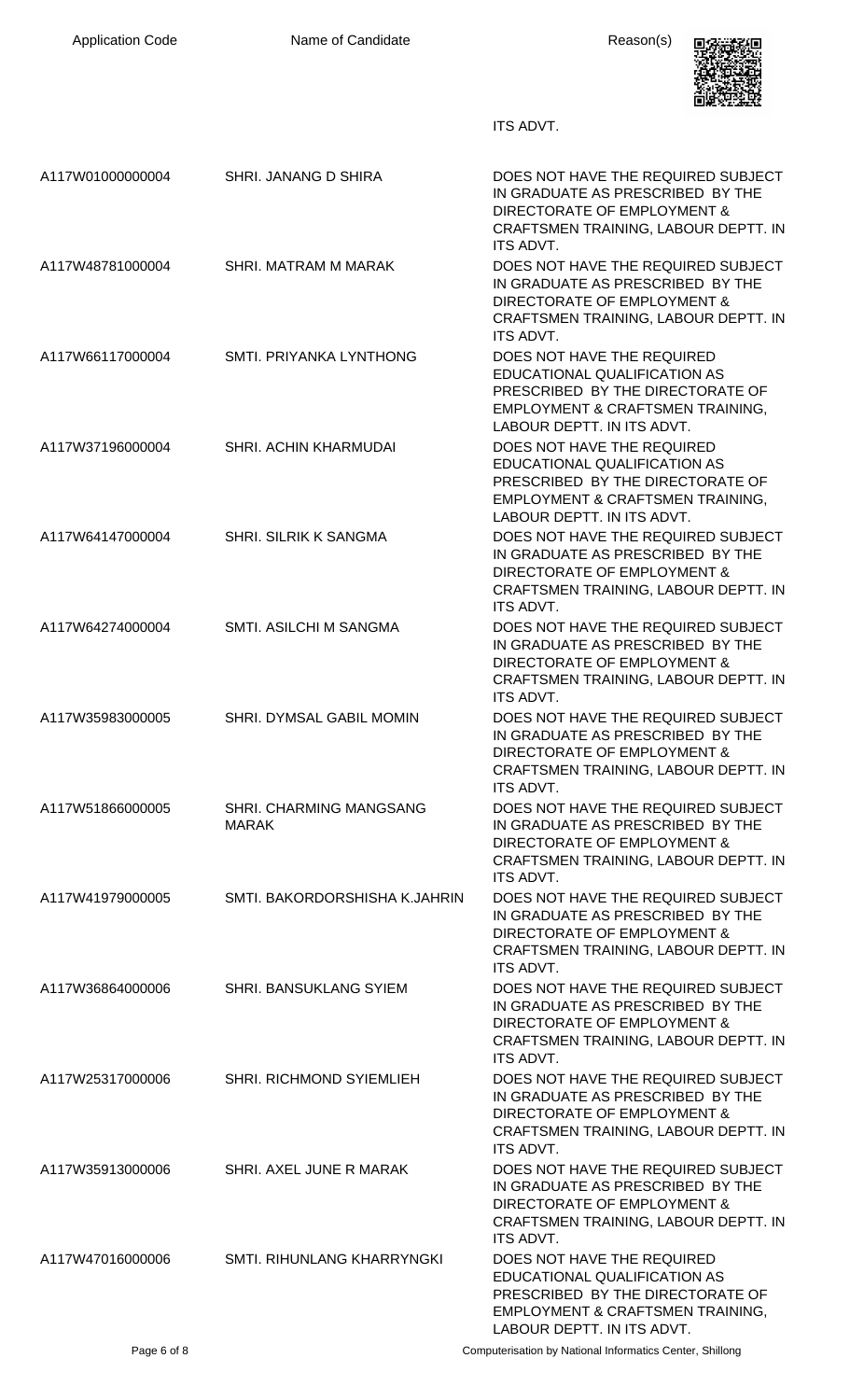| <b>Application Code</b> | Name of Candidate             | Reason(s)                                                                                                                                                         |
|-------------------------|-------------------------------|-------------------------------------------------------------------------------------------------------------------------------------------------------------------|
| A117W50123000006        | SMTI. ORY NICA KHARBANGAR     | DOES NOT HAVE THE REQUIRED<br>EDUCATIONAL QUALIFICATION AS<br>PRESCRIBED BY THE DIRECTORATE OF<br>EMPLOYMENT & CRAFTSMEN TRAINING,<br>LABOUR DEPTT. IN ITS ADVT.  |
| A117W38621000006        | SMTI. EVANGELINE MARNGAR      | DOES NOT HAVE THE REQUIRED<br>EDUCATIONAL QUALIFICATION AS<br>PRESCRIBED BY THE DIRECTORATE OF<br>EMPLOYMENT & CRAFTSMEN TRAINING,<br>LABOUR DEPTT. IN ITS ADVT.  |
| A117W17783000007        | SMTI. IBALAKYNTIEWSHA WAHLANG | DOES NOT HAVE THE REQUIRED SUBJECT<br>IN GRADUATE AS PRESCRIBED BY THE<br>DIRECTORATE OF EMPLOYMENT &<br>CRAFTSMEN TRAINING, LABOUR DEPTT. IN<br><b>ITS ADVT.</b> |
| A117W33872000007        | SMTI. MEBADARI BINA           | DOES NOT HAVE THE REQUIRED SUBJECT<br>IN GRADUATE AS PRESCRIBED BY THE<br>DIRECTORATE OF EMPLOYMENT &<br>CRAFTSMEN TRAINING, LABOUR DEPTT. IN<br><b>ITS ADVT.</b> |
| A117W05683000007        | SMTI. BALSAMA GABIL MOMIN     | DOES NOT HAVE THE REQUIRED SUBJECT<br>IN GRADUATE AS PRESCRIBED BY THE<br>DIRECTORATE OF EMPLOYMENT &<br>CRAFTSMEN TRAINING, LABOUR DEPTT. IN<br>ITS ADVT.        |
| A117W33862000007        | SHRI. WANLAMBOK BINA          | <b>UNDERQUALIFIED</b>                                                                                                                                             |
| A117W20105000008        | SMTI. PEACEFULLY MARSHARING   | DOES NOT HAVE THE REQUIRED<br>EDUCATIONAL QUALIFICATION AS<br>PRESCRIBED BY THE DIRECTORATE OF<br>EMPLOYMENT & CRAFTSMEN TRAINING,<br>LABOUR DEPTT. IN ITS ADVT.  |
| A117W03086000009        | SHRI. RICHMOND GOLD LYNGDOH   | DOES NOT HAVE THE REQUIRED<br>EDUCATIONAL QUALIFICATION AS<br>PRESCRIBED BY THE DIRECTORATE OF<br>EMPLOYMENT & CRAFTSMEN TRAINING,<br>LABOUR DEPTT. IN ITS ADVT.  |
| A117W38177000009        | SHRI, ROBERT ROSE KSHIAR      | DOES NOT HAVE THE REQUIRED SUBJECT<br>IN GRADUATE AS PRESCRIBED BY THE<br>DIRECTORATE OF EMPLOYMENT &<br>CRAFTSMEN TRAINING, LABOUR DEPTT. IN<br>ITS ADVT.        |
| A117W30977000009        | SMTI. EWANMIDAKA PARIAT       | <b>OVERAGED</b>                                                                                                                                                   |
| A117W04845000010        | SMTI. CHANGSIL R SANGMA       | DOES NOT HAVE THE REQUIRED SUBJECT<br>IN GRADUATE AS PRESCRIBED BY THE<br>DIRECTORATE OF EMPLOYMENT &<br>CRAFTSMEN TRAINING, LABOUR DEPTT. IN<br><b>ITS ADVT.</b> |
| A117W52770000011        | <b>SHRI. RISING SUCHIANG</b>  | DOES NOT HAVE THE REQUIRED SUBJECT<br>IN GRADUATE AS PRESCRIBED BY THE<br>DIRECTORATE OF EMPLOYMENT &<br>CRAFTSMEN TRAINING, LABOUR DEPTT. IN<br><b>ITS ADVT.</b> |
| A117W22838000011        | SHRI. LAMBET CHALLAM          | DOES NOT HAVE THE REQUIRED SUBJECT<br>IN GRADUATE AS PRESCRIBED BY THE<br>DIRECTORATE OF EMPLOYMENT &<br>CRAFTSMEN TRAINING, LABOUR DEPTT. IN<br>ITS ADVT.        |
| A117W20516000012        | SMTI. WALSMI RANGSA MARAK     | DOES NOT HAVE THE REQUIRED SUBJECT<br>IN GRADUATE AS PRESCRIBED BY THE<br>DIRECTORATE OF EMPLOYMENT &<br>CRAFTSMEN TRAINING, LABOUR DEPTT. IN<br>ITS ADVT.        |